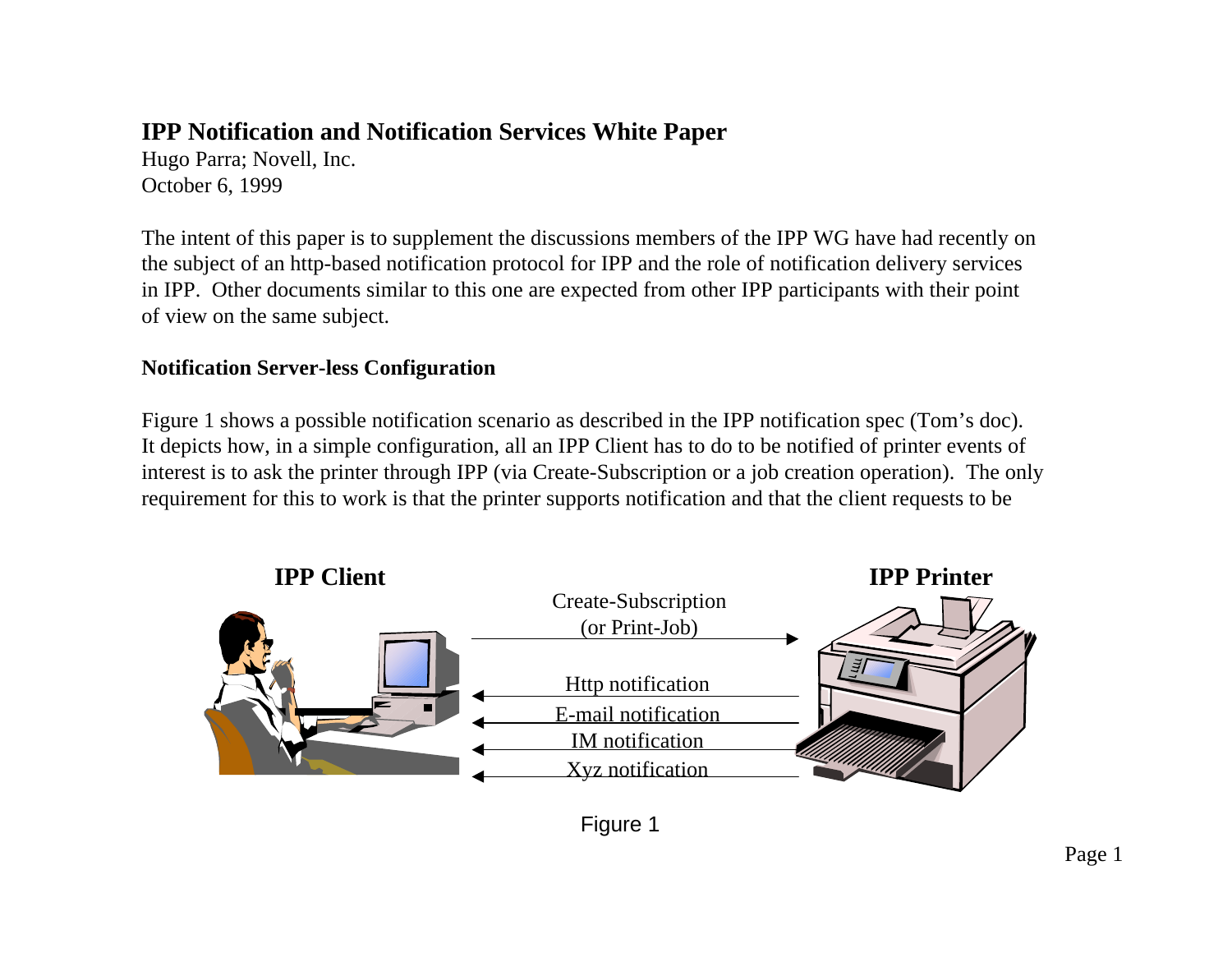notified using one of the delivery methods supported by the printer. The Client finds out what delivery methods the printer supports by reading the 'notify-schemes-supported' printer attribute.

#### **Notification Services**

It's obvious, from recent discussions, that we're all familiar with notification services that vary widely in functionality and methodology. I believe IPP should make reasonable efforts to facilitate interoperability with the notification environments IPP printers are likely to be deployed in. While it might be a good thing to select a particular delivery method as "mandatory" for all IPP printers to implement, it doesn't make any sense to limit the type of delivery methods or notification environments IPP printers can support, unless allowing such requires a radical departure from our current model and acceptable design practices. Ultimately, it's not what notification service makes the most sense to some of us or how an IPP printer might interface with the notification service of our dreams that matters, but how IPP printers will work with the notification environments they're most likely to encounter.

# **A Notification Delivery Service**

I highlight next the capabilities of a notification service like the one widely deployed in NetWare's print services. Others have mentioned different notification services that we should make sure IPP can play with as well. Those familiarized with other systems should make sure IPP's notification model accommodates interoperability with those systems.

An IPP printer would want to use a notification delivery service (a notification service with capabilities like the one I'm describing here) for the following reasons:

a) To support delivery methods the printer itself can't afford or doesn't wish to implement.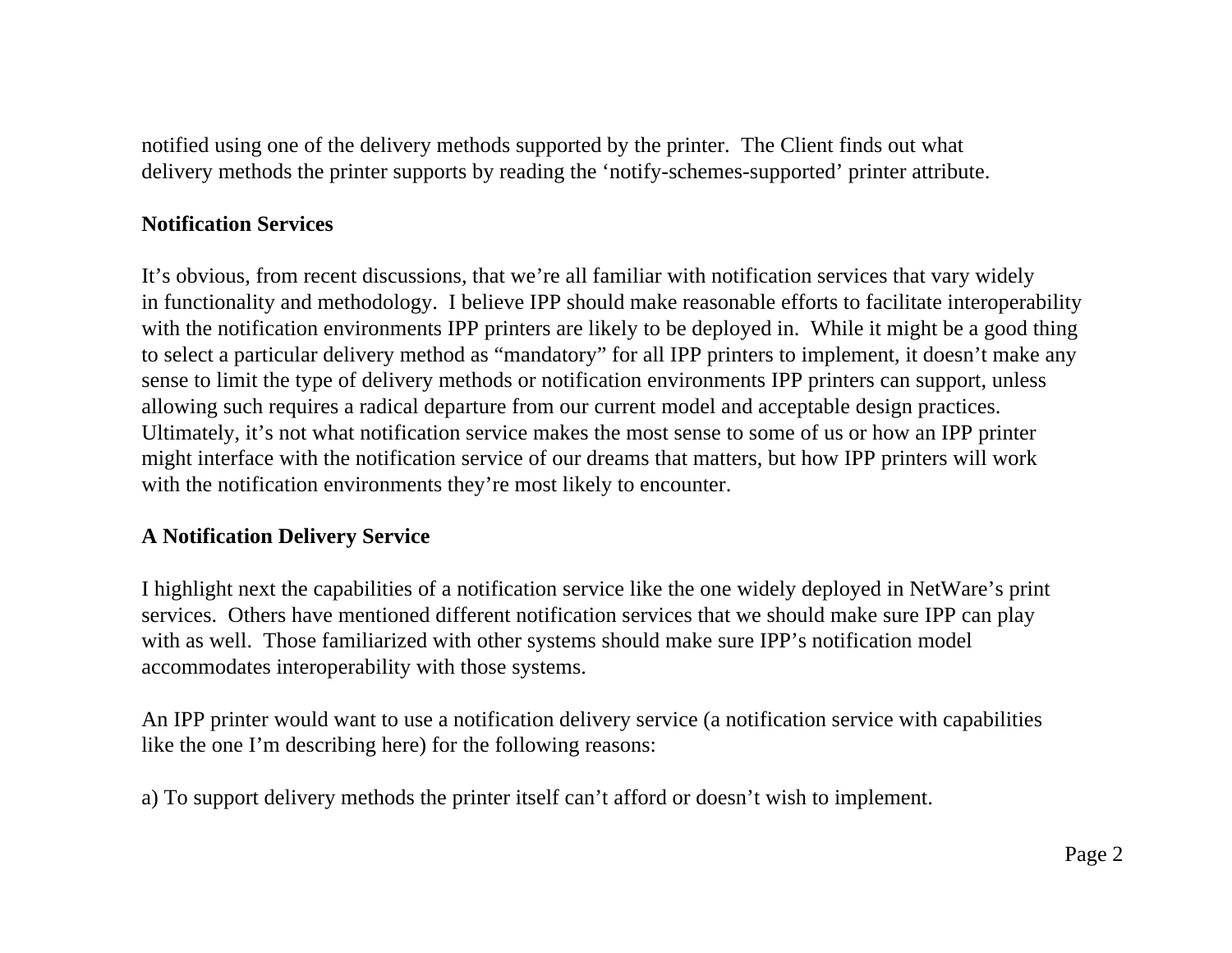b) To support legacy, proprietary notification delivery methods.

c) To offload having to generate human readable notifications in different languages. [Optional] d) To offload having to store subscriptions and to match events with interested parties and delivery methods. [Optional]

Notice that the notification delivery service is neutral with respect to the whole issue of notifications being able to cross Internet firewalls.

Figure 2 illustrates the different levels at which an IPP printer might wish to interface with a notification delivery service. The following scenarios are possibilities afforded by this multi-level support:

*Scenario 1*. The IPP printer implements one or more delivery methods but wishes to have access to additional, potentially proprietary, delivery methods supported by a notification delivery service available



**Notification Delivery Service**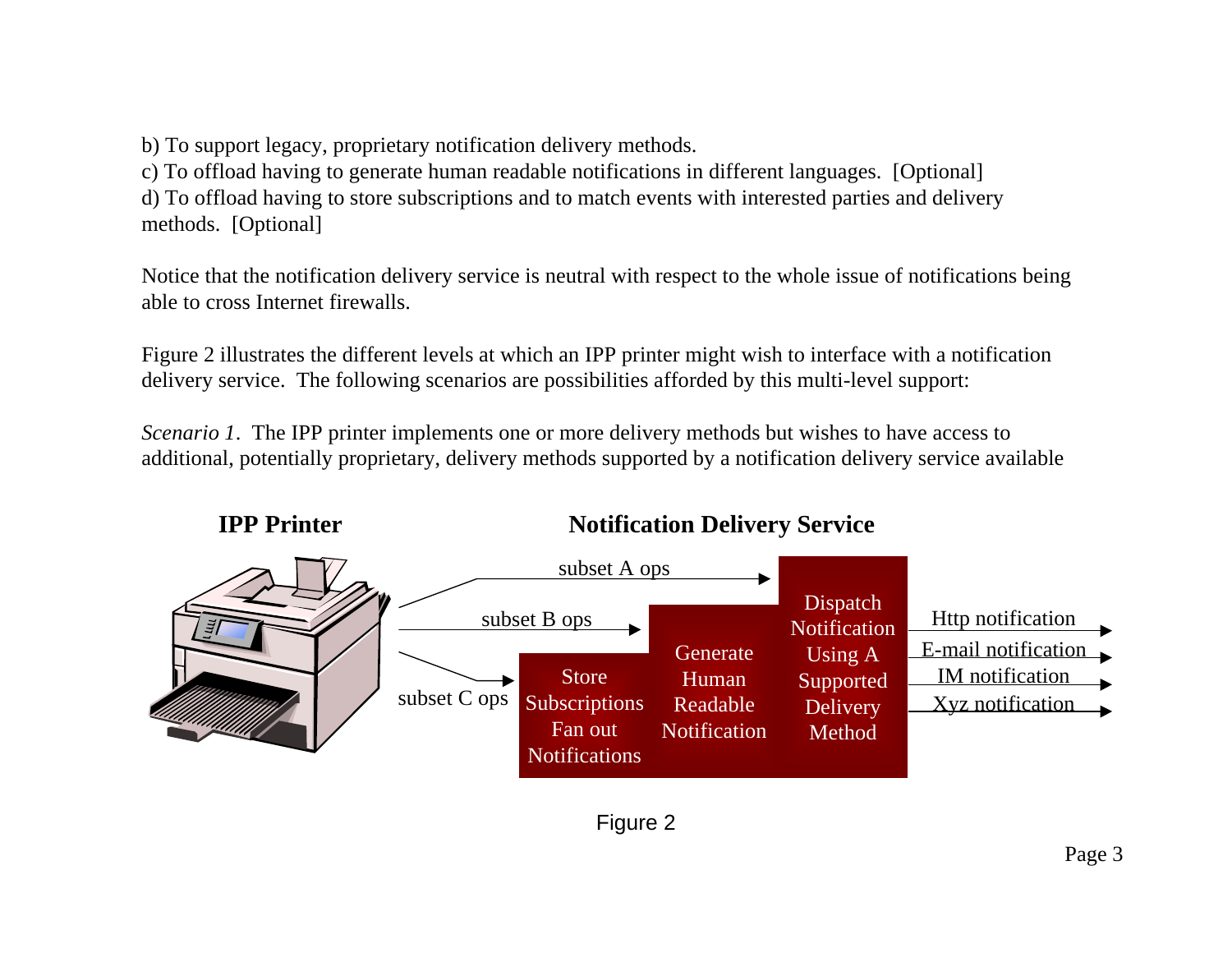on the network. In the case of NetWare, these delivery methods may include a) Pop-up notification, b) Log-file via NCP, c) RPC-based notification to existing printing administrator and user tools, d) e-mail notification, and e) HTTP-based notification. The IPP printer only needs to implement the *subset A* operations of the Notification Delivery Service protocol, which is almost identical to the HTTP-Based Notification Protocol.

*Scenario 2*. The IPP printer is capable of storing several subscriptions but can't afford to provide humanconsumable notifications in any language but English. The printer only implements the mandatory *x* delivery method which is insufficient in its current environment. By implementing the *subset B* operations of the Notification Delivery Service protocol it can extend its capabilities and meet the needs of its users.

*Scenario 3*. The IPP printer supports the mandatory single "per-job" and "per-printer" Subscription and is unable to meet its demand for notification. By implementing the *subset C* operations of the Notification Delivery Service protocol, such a printer can ask the notification server to store subscriptions (persistently or otherwise) in its behalf and generate the appropriate notifications for all interested parties each time the printer reports an event.

Figure 3 shows an IPP printer using notification delivery services available on the network to provide an IPP client with full notification support. A clear advantage of this setup is that the IPP client doesn't need to know what notification capabilities the IPP printer supports natively and what capabilities it's brokering out to the network. The client's interaction to the printer is exactly the same as the one depicted in Figure 1.

## **Impact On the IPP Model and Protocol**

I agree with Carl-Uno's stand that the IPP WG is not in the business of inventing a full-fledged Notification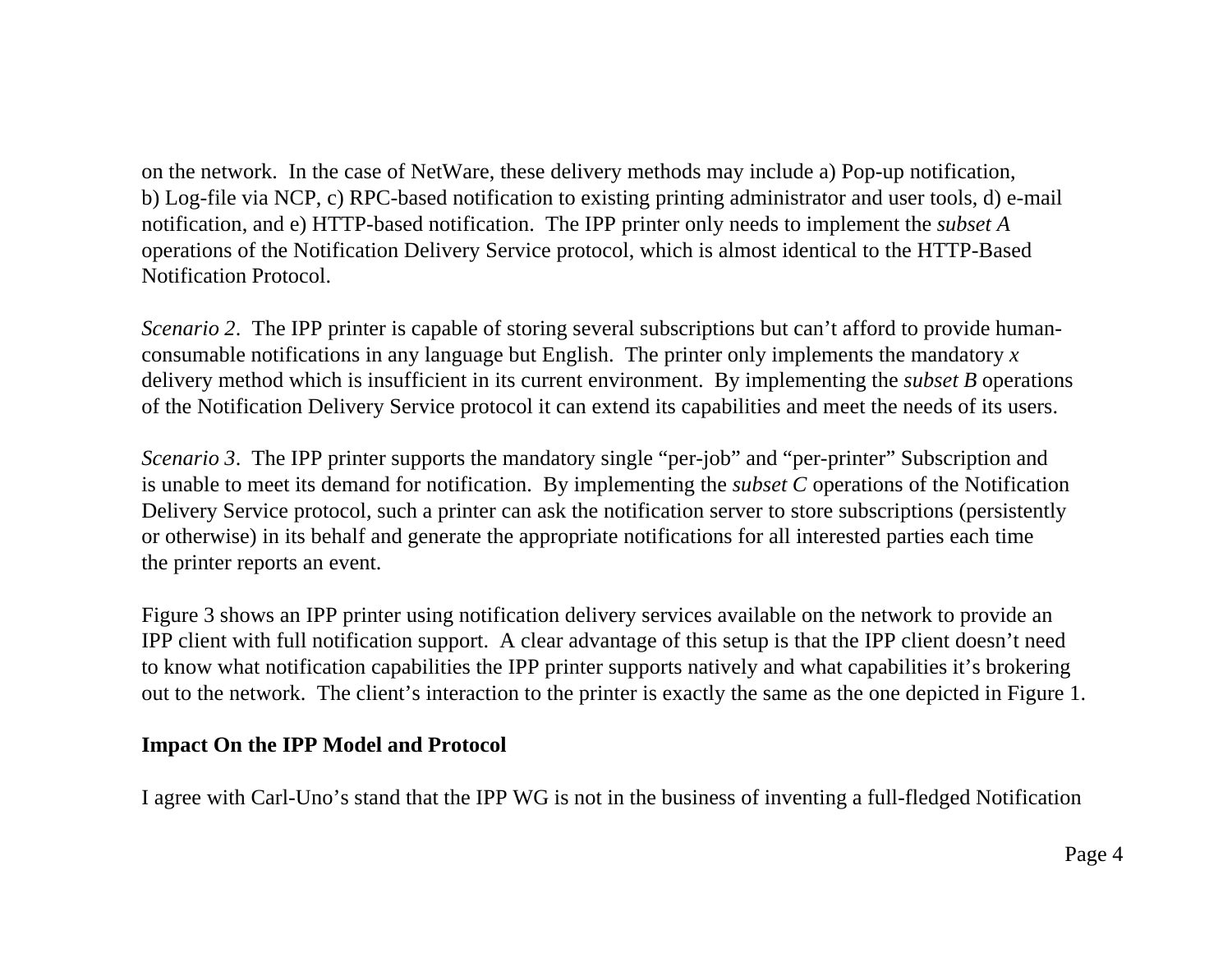



Service; what's important is to know what's required for IPP to support available services.

To support the flavor of Notification Delivery Services I described above, an IPP printer first needs to know when it is supposed to use the services. Exactly how this is accomplished may vary from printer to printer,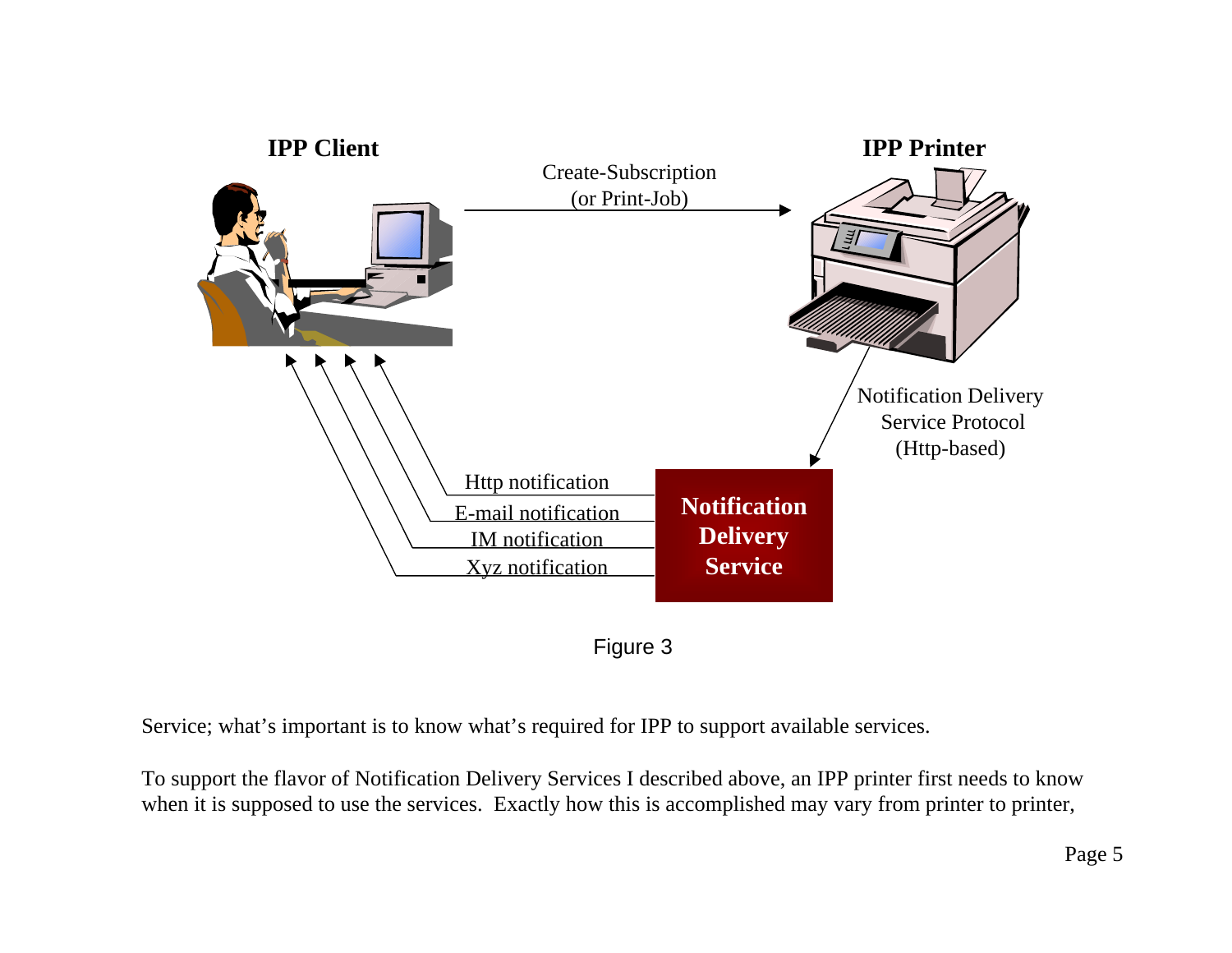but I suggest that at the very least printers that support these type of notification services allow system administrators to configure them with the url of the service they're to employ. For this purpose I propose the 'supported-notification-delivery-services-uri' (1SetOf uri) printer attribute be defined. Printers may also be able to obtain these uri's from SLP or a directory.

When a printer's "supported-notification-delivery-services-uri" attribute is populated, the printer should contact each specified notification delivery service to get the notification schemes they support and use the information to populate its own 'notify-schemes-supported' attribute. Internally the printer should know what values of this attribute it supports natively and what values came from what notification delivery service. When a notification is generated that requires a delivery method not supported natively by the printer, the printer should send it to the appropriate notification delivery service for proper dispatching.

### **Notification Delivery Services Protocol**

I'm currently working on the details of an HTTP-based protocol for talking to a type of notification delivery service like the one described in this paper. The protocol uses the IPP syntax and the semantics defined in the IPP Notification spec. I alluded earlier to three levels of support afforded by Notification Delivery Services; I include a short description of each one next.

# Subset A Operations

IPP printers that only wish to use the Notification Delivery Services to add delivery methods to their list of 'notify-schemes-supported' may implement this subset of the protocol. Two operations make up subset A: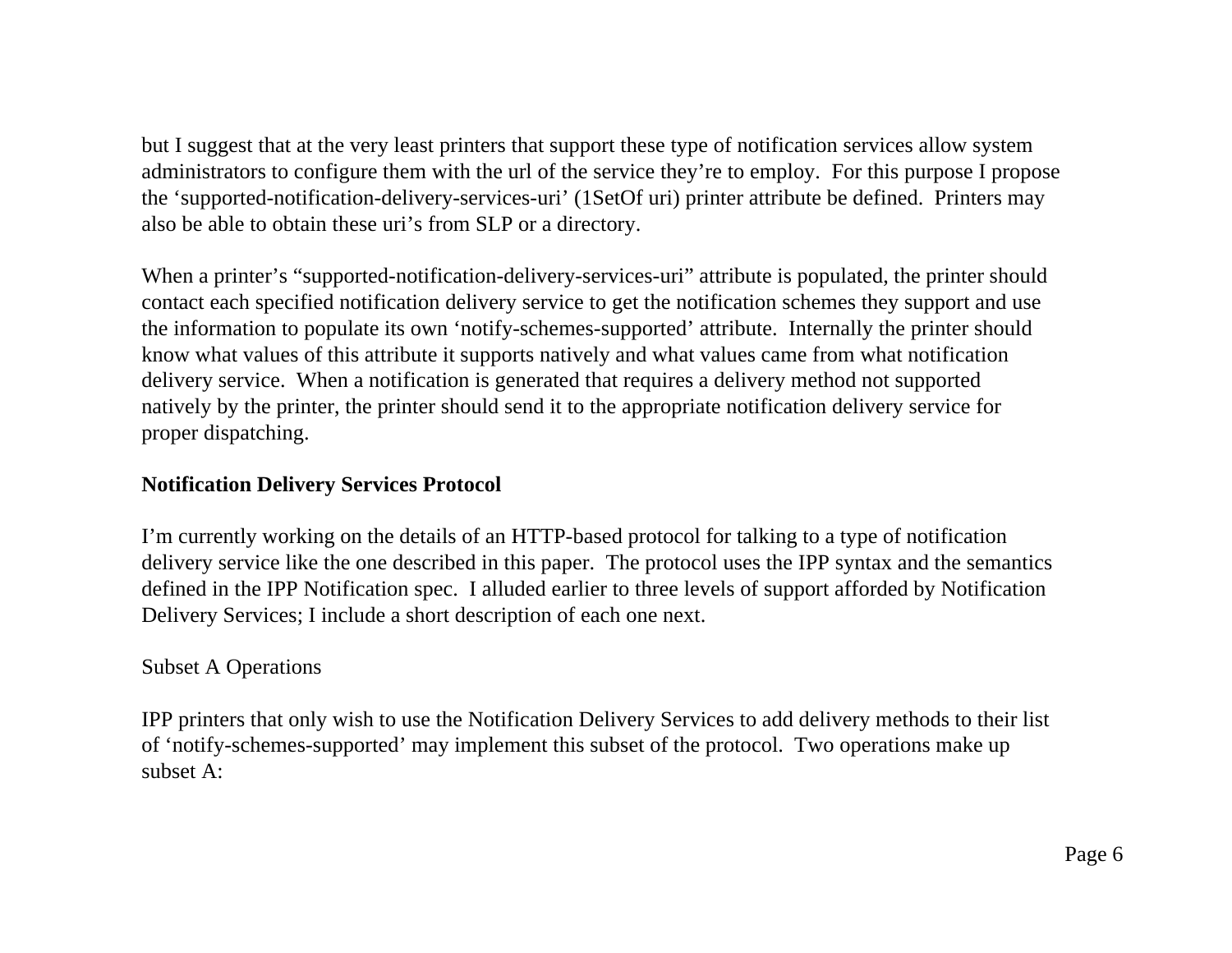- 'get-notify-schemes-supported'. An IPP printer may use this operation to get a list of the notification schemes supported by the notification delivery service. The printer should use this information to populate its 'notify-schemes-supported' attribute.
- 'send-notification'. An IPP printer may use this operation to request that the notification delivery service use one of its supported delivery methods to dispatch a notification. The operation specifies the following information:
	- a) The notification recipient's url which the printer received as part the subscription.
	- b) The data that comprises an "notification" as defined in the IPP Notification spec, including a human-consumable representation if the delivery method implied by the notification recipient's url so requires it.

#### Subset B operations

IPP printers that, in addition to wishing to use the Notification Delivery Services to add delivery methods to their list of 'notify-schemes-supported', wish the notification delivery service to generate humanconsumable notification data may implement this subset of the protocol. Two operations make up subset B:

- 'get-notify-schemes-supported'. (same as in *subset A*).
- 'send-notification-with-language'. An IPP printer may use this operation to request that the notification delivery service generate a human-consumable representation of the notification data (if necessary) and use one of its supported delivery methods to dispatch a notification. The operation specifies the following information:
	- a) The notification recipient's url which the printer received as part the subscription.
	- b) The data that comprises an "notification" as defined in the IPP Notification spec without a human-consumable representation.
	- c) The 'natural-language' the notification delivery service should use when generating any